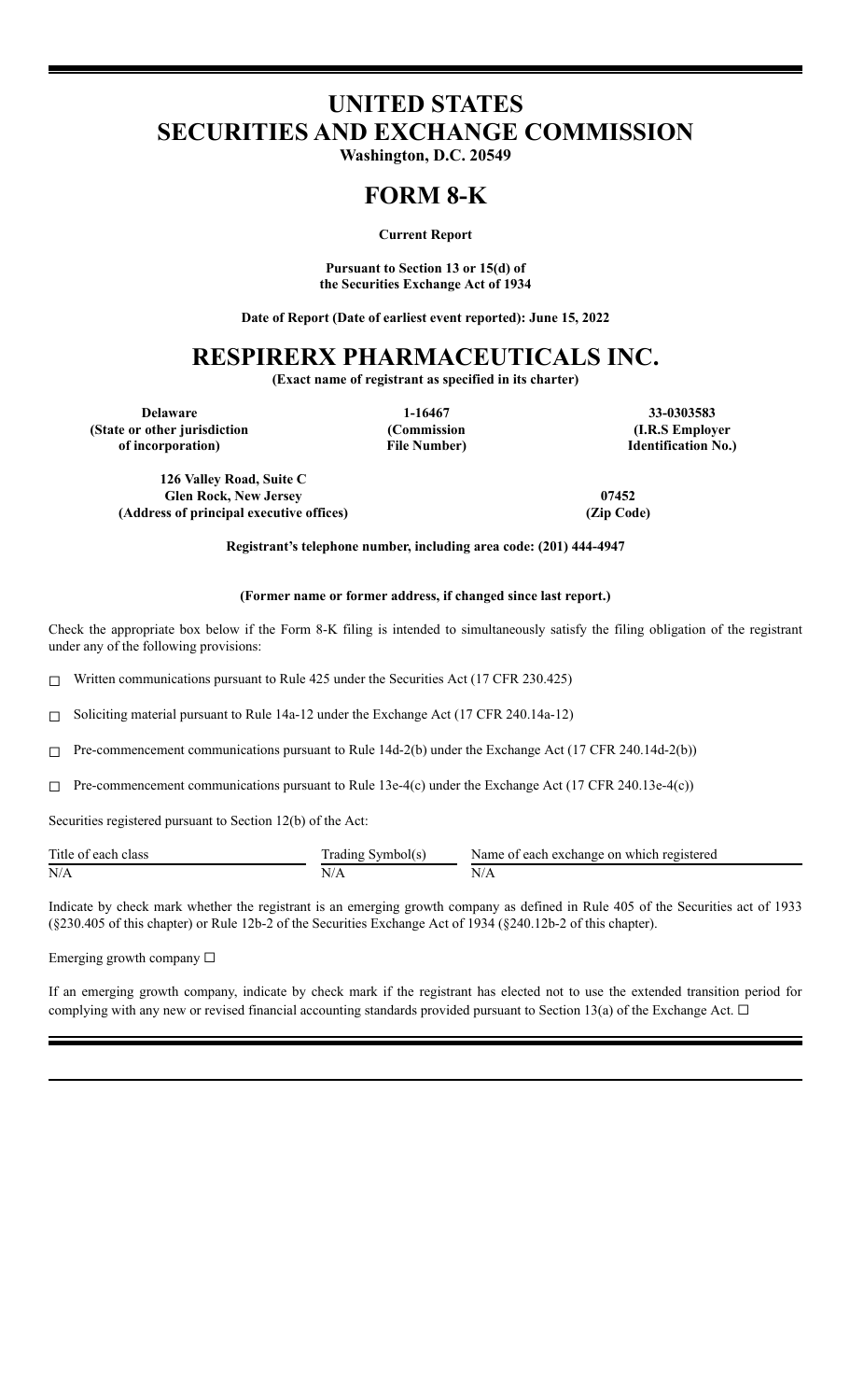### Item 3.01. Notice of Delisting or Failure to Satisfy a Continued Listing Rule or Standard; Transfer of Listing.

RespireRx Pharmaceuticals Inc. (the "Company") received notice from the OTC Markets Group on June 15, 2022, that its common shares would be moved from the OTCQB market to the OTC Pink market platform on June 16, 2022 due to no renewal payment having been submitted by the provided deadline of June 15, 2022.

The Company's common shares will continue to be quoted on the OTC Pink market platform.

Additionally, on May 20, 2022, the Company was advised that the Company's bid price had closed below \$0.01 for more than 30 consecutive calendar days and no longer met the Standards for Continued Eligibility for OTCQB as per the OTCQB Standards, Section 2.3(2), which states that the company must "maintain proprietary priced quotations published by a Market Maker in OTC Link with a minimum closing bid price of \$.01 per share on at least one of the prior thirty consecutive calendar days."

In accordance Section 4.1 of the OTCQB Standards, the Company was granted a cure period of 90 calendar days during which the minimum closing bid price for the Company's common shares would have to have been \$.01 or greater for ten consecutive trading days in order to continue trading on the OTCQB market. If this requirement was not met by August 18, 2022, the Company would be removed from the OTCQB market.

From May 20, 2022 to June 15, 2022, the Company had not met the minimum closing bid requirement on any trading day and the Company is not able to provide any assurance that it would be able to meet the minimum closing bid requirement for ten consecutive trading days on or before August 18, 2022 when the Company's common shares would have been downgraded to the OTC Pink market anyway.

If the Company cures its compliance issue and meets all of the OTCQB Standards, we may request to be moved back to the OTCQB market.